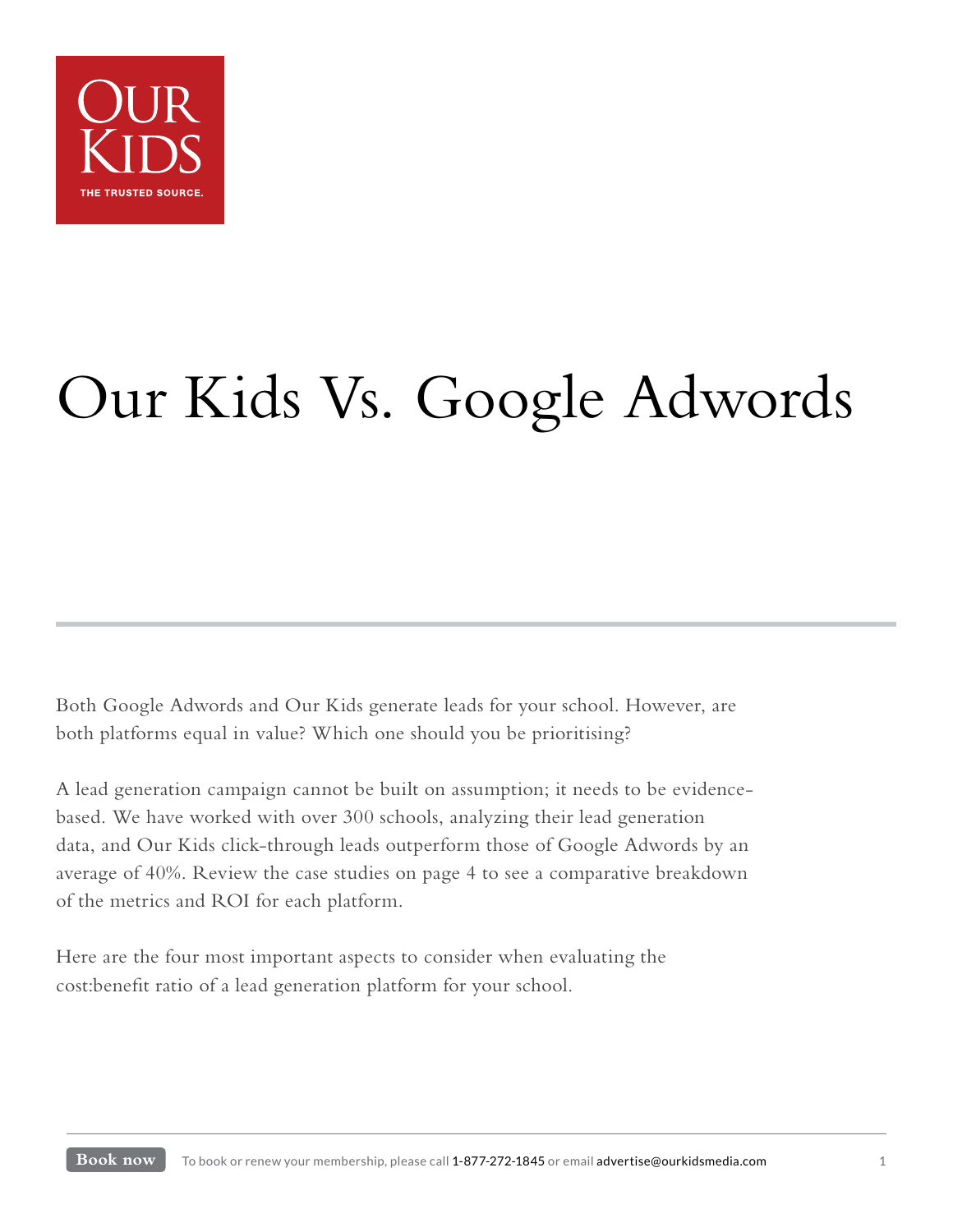## **Level of motivation**

Let's first consider the quality of the audience-pond each platform 'fishes' in. When you place an ad with Google Adwords, you are fishing in a larger, more generic pond of families searching for schools. Your Adwords leads can be considered semi-motivated – where some leads will be serious, but many won't be.

On the other hand, the Our Kids audience-pond, is focused and highly-targeted with families who are serious about finding and evaluating private school options. Your Our Kids leads can be considered highly-motivated – leads that are actively narrowing down their choices.

Looking at the metrics on page 4, you can see that leads from Our Kids are significantly more engaged on your website – spending longer on your site and viewing more pages than those of Google Adwords leads. These are the engagement metrics, and give a good indication as to how interested a user is in your school.

### **Degree of match to your school**

Next, let's consider how well the leads from both are matched to what you specifically offer. Google Adwords may bring you a highly-motivated lead, but many of those will not be a match to your school. They may be serious about choosing a private school, but your age-range, specialization, fee or exact location might not be what they're looking for. Your cost per click has now increased, since many of those that click to your website end up leaving after discovering your school is not a match for them.

On the other hand, Our Kids does most of the qualifying and filtering for you, and serves you with both highly-motivated and highly-matched leads. These leads already know your precise location– and like it; know your school's philosophy and culture-and like it; have read your student and parent testimonials-and like what they read; have already compared you to other related (yet differentiated) options, and decided you're worth following up on. Your cost per click is significantly reduced, not to mention time saved when speaking with these prequalified leads.

Looking again at the metrics, you can see that leads from Our Kids have a significantly higher conversion rate – outperforming Google Adwords by an average of 149%. Conversions are strong indicators of leads that are both highly-motivated and highly-matched.

Leads that are highly-motivated and highly-matched are a lot more likely to result in actual enrollments.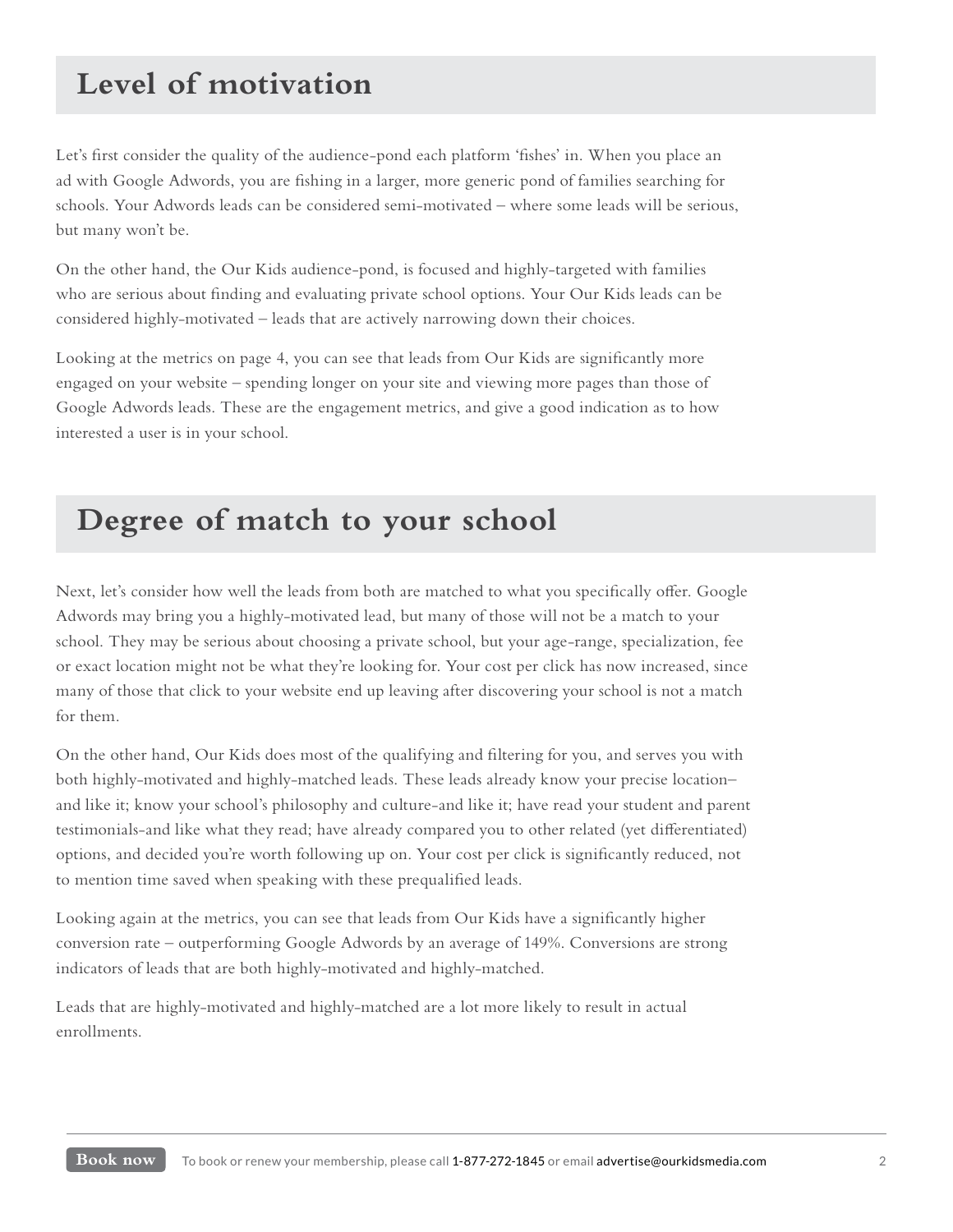# **Ability to influence prospects in your favour**

Another important, but overlooked, aspect to consider is which of these platforms actually help influence prospects in your favour? Google Adwords is simply an ad which is not effective at shaping and influencing perceptions. On the other hand, Our Kids provides families with the information they want, in the context they want it in. Parents don't just want to look at school websites: they want a third-party validator to help them understand their options in context. It is in this kind of environment that their thoughts and perceptions are shaped, and where they decide to take action. This is what parents are wanting and that's why every month 160,000 families turn to Our Kids to research schools. We can help you influence these families in your school's favour, and motivate them to reach out to you about admissions.

#### **Number and variety of channels**

Lastly, consider the channel through which the leads are sent to you. Google Adwords can only send you leads via a click (to your website). Our Kids, on the other hand, sends you leads through a whole variety of channels – clicking to your website, emailing you directly, and phoning you. Besides these measurable channels, there are the ones that are difficult to measure, such as the number who contacted you not via your Our Kids profile, but at least in part because of the profile (print, online, mobile, digital)?

In conclusion, when evaluating the cost:benefit ratio for Our Kids and Google Adwords, be sure to consider all four aspects above. Our Kids serves you highly-motivated, highly-matched, favourablyinfluenced leads through a variety of channels – it's why we're considered Canada's leading schoolchoice platform.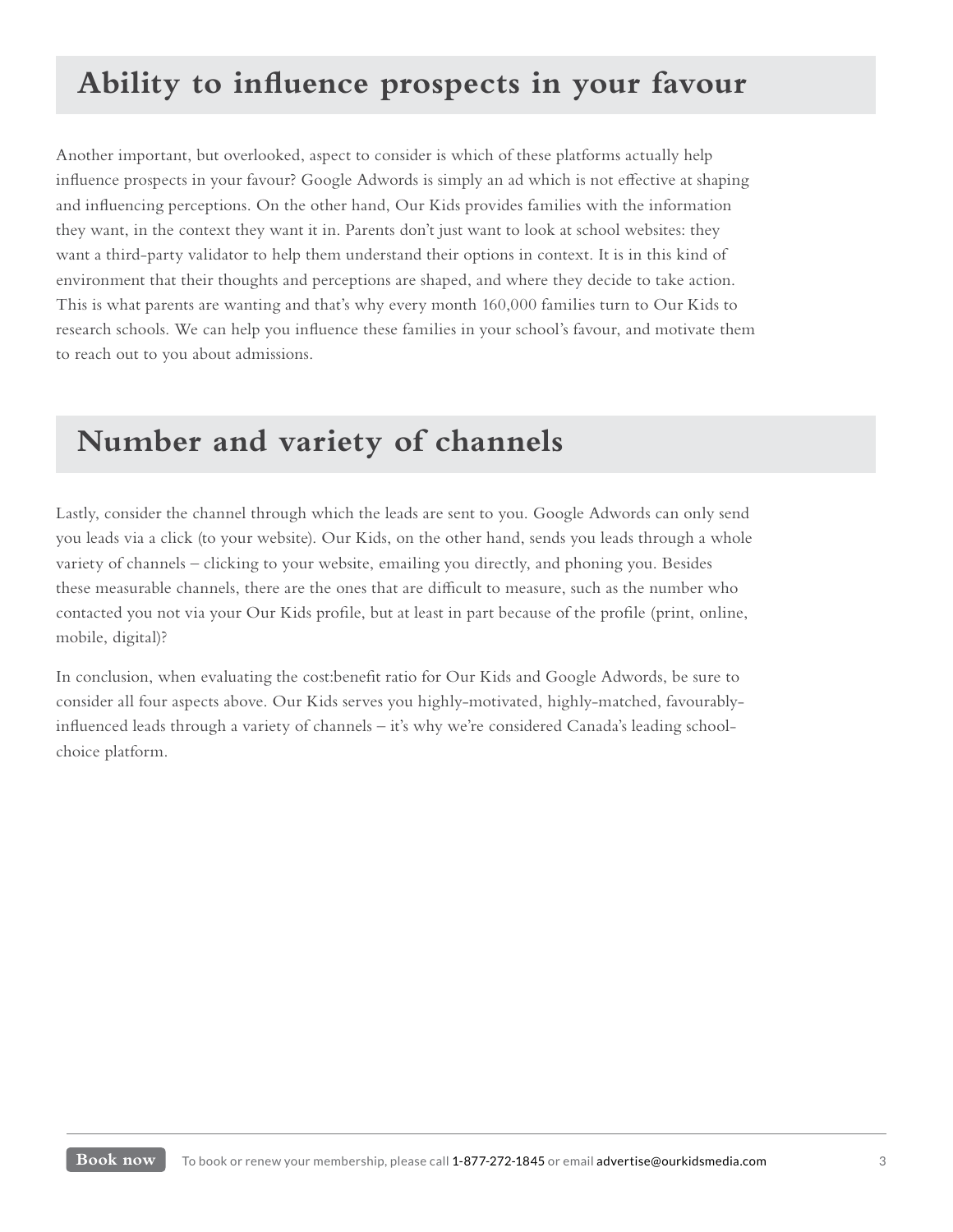# **Case Study: Google Analytics vs. Our Kids Conversions**

Note: This case study evaluated one of our member schools in Vancouver, Our Kids was given read only access to retrieve data relevant for a CPL - Cost Per Lead comparison — exploring how Google AdWords leads are less cost effective than Our Kids leads.

|                                                                                                                                                 | Google<br><b>AdWords</b> | <b>Our Kids</b> | <b>Analysis</b> |
|-------------------------------------------------------------------------------------------------------------------------------------------------|--------------------------|-----------------|-----------------|
| <b>Time Period</b>                                                                                                                              | 4 months                 | 4 months        |                 |
| Investment                                                                                                                                      | \$6,533                  | \$1,225         |                 |
| Traffic                                                                                                                                         | 7169                     | 747             |                 |
| Cost/Click (Investment/Traffic)<br>Dividing your investment by the traffic generated shows you how<br>much each click to your website cost you. | \$0.9                    | \$1.64          | 54% more costly |

But wait! If your analysis stops here, you are not interpreting your analytics correctly and will draw the wrong

conclusions. It is your engagement and conversion metrics that show you which campaign is the most successful, not cost per click.

| <b>Bounce Rate</b><br>The number of visits in which a person leaves your website from the<br>landing page without browsing any further. Bounces won't convert<br>into leads. The lower the bounce rate, the better the referral partner. | 11.25% | 2.41% | $367%$ better<br>Our Kids hounce rate is 367%<br>lower than that of Adwords.<br>Meaning that traffic from Our<br>Kids have a 367% greater chance<br>of converting into leads $=$ better<br>quality traffic                        |
|------------------------------------------------------------------------------------------------------------------------------------------------------------------------------------------------------------------------------------------|--------|-------|-----------------------------------------------------------------------------------------------------------------------------------------------------------------------------------------------------------------------------------|
| Pages/Session<br>The average number of pages seen per session. It is a sign of how<br>curious people are about your school/camp. A higher average indicates<br>a more interested (better qualified) lead.                                | 3.51   | 7.11  | $103%$ better<br>Our Kids visitors viewed double<br>the amount of pages per session<br>than those of Adwords. Viewing<br>7.11 pages per session on average<br>is staggering - only engaged,<br>interested visitors would do that. |
| Avg. Time on Site<br>Similar indicator as Pages/Session. Sign of how interested and<br>engaged a user is on your site.                                                                                                                   | 2:10   | 5:06  | 132% better<br>Our Kids visitors spent 132%<br>more time on the school's website<br>than those from Adwords.                                                                                                                      |

#### CONTINUED  $\blacktriangleright$